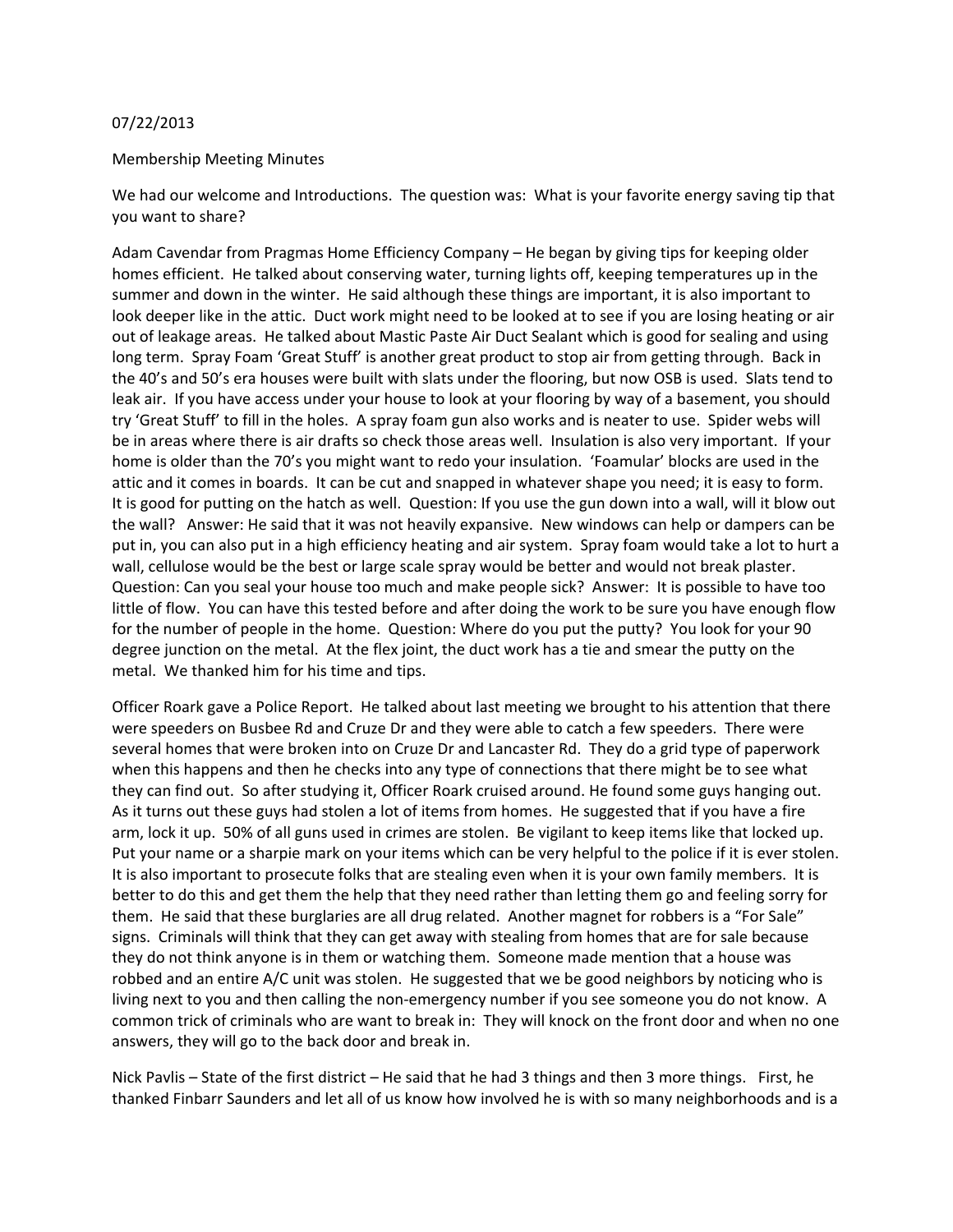great At-Large Representative. Second, he said that the size of the group keeps growing (42 tonight), which is wonderful to see as other groups are dwindling. Third, June 20 came and went and now he will be with us another 4 years since he is running unopposed. The second 3 things were: First, Fort Dickerson, sometime after this Thursday there will be a presentation to show what the park will look like. There is a design for the entrance way on Chapman Hwy. There will be a pavilion for about 30-50 for anyone to use. There will be picnic tables too. There will be a family friendly area with a playground area and two latrines. They are keeping with the Urban Wilderness Theme as well. We are under budget for getting all of the work done to the entrance, the trails, and everything which is great news. We can now swim in there too. Second, Tennova site (or Baptist Hospital as it is known) is going to bring in a 100 million dollar development. They will start with putting in student housing then they will build upscale condos. We will benefit from this as well as the Fort Sanders area with it being built up as well. There is also a plan for a 150 room hotel (Hilton or Marriot) to be coming. It is not in lnk yet but Developers wanted to go ahead and make the announcement. This might be done by the end of this year. Did I hear this correctly? This will help many of the merchants. The river walk that is being put in will connect with this development. Third, "Checkpoint Challenge" is coming to South Knoxville October 10-12, 2013. There will be 200 bike racers with their families coming to Knoxville, which will help stimulate the economy. We are blessed to have gotten them. There have been two regional competitions here and because they were impressed with what we have we got the big event too. This group has 10,000 members in it, so that is putting us on the map! They were very excited to be here! Also what is going to help stimulate the economy here in South Knoxville with this is Ackerman PR, which the UWA&TD secured with the \$70,000 given from city and state funds to help the merchants and to promote South Knoxville. Question: What are all of these clothing and shoe boxes for Veterans that are popping up everywhere? They are not asking the stores if they can put them there and they are taking away donations that could go to our regular charities. Nick asked about them and they were described as green boxes that no one knows where they are from and who is putting them in. Nick said that he was not sure and he would check. Question: What is the status of the JWP? Answer: By the end of the month TDOT will make a decision and make an announcement. Question: Why are there so many check cashing places? Can we say no more? Answer: That is a zoning issue and the city can't really tell a business they cannot come in if they meet the zoning regulations. He did say that our time has come! We are on to something here! People are feeling the changes. There was also mention that the tire shops on Chapman highway accumulate water and becomes a hazard with the mosquito and West Nile Virus issue. Nick suggested that Mike Brown might be able to get the health department to get the businesses to clean out the water in the tires TDEC might help too. It was also brought up that the pylons at the end of JWP have been in disrepair for a long time. Question: Can we get it repaired? It was noted. Nick said that we should contact him if you need anything and he will reply. He announced that there are 5 councilmen running. He suggested that we show up to VOTE so we do not have the lowest numbers ever. We need to show the city that South Knoxville DOES get out and vote even when there are only a few to vote for. We thanked him for his time and efforts.

## Neighborhood Business

The secretary notes for March and May meetings did not get sent out to the membership yet. Janice encouraged people to put a star by their name on the sign in sheet so that we can add them to the email list. 

Treasurers report: There was a starting balance of  $439.73 + 480.00 - 396.18 = 523.55$  (WHoSW 274.14 and 249.41 for SWNA). We discussed with the membership that at the board meeting we wanted to donate money to the church for the use of the room. The board was recommending 10% of membership dues and what we make on the silent auction, which came to \$50.00. Someone mentioned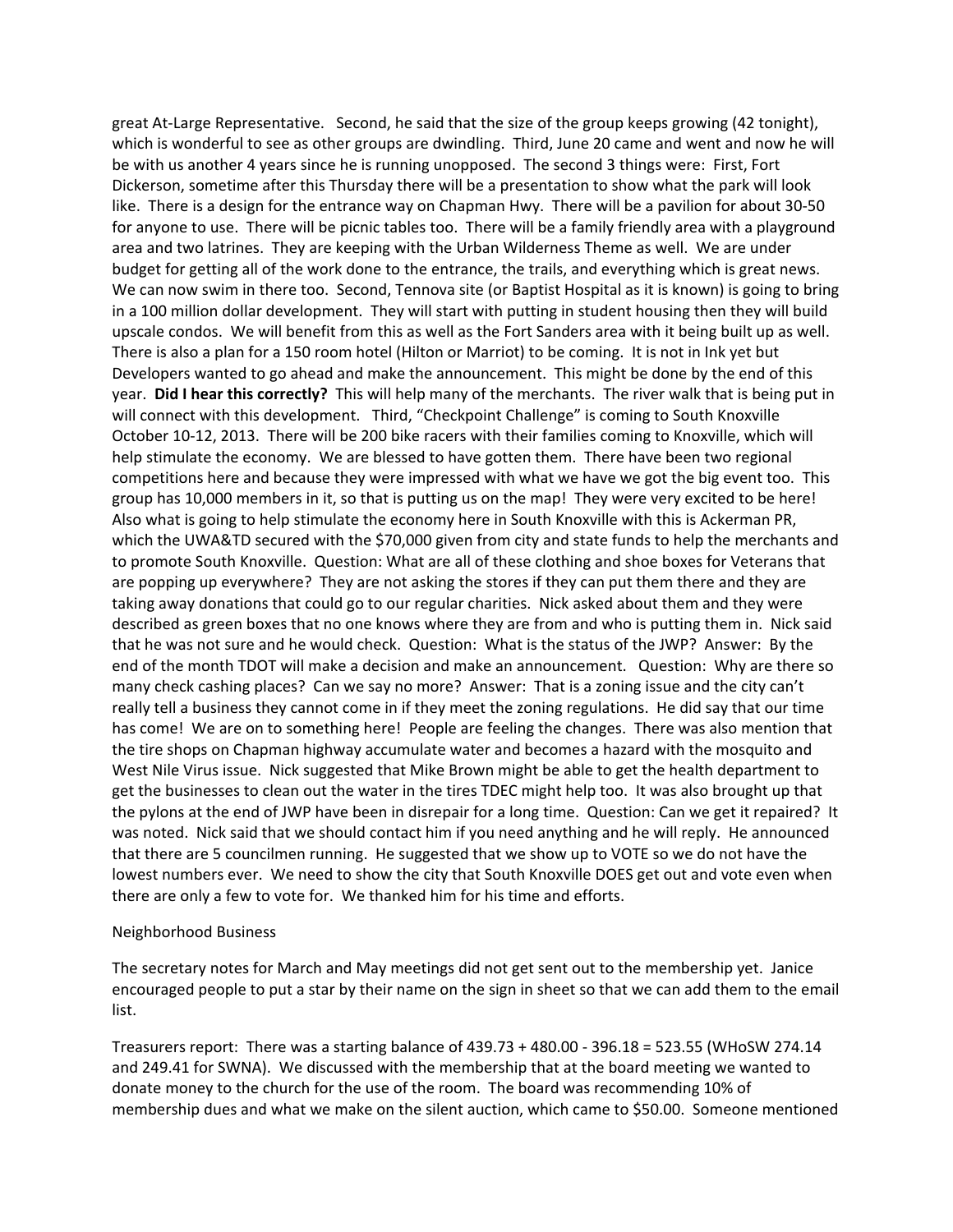that the number seemed low and it was mentioned that if we get more members we can donate more. There was a motion to donate \$50.00, there was a second and the motion carried unanimously. There was also a motion to approve the treasurers report, it was seconded and passed unanimously as well.

Danny presented a letter that he wrote in response to a phone call we got. A neighbor read in our last newsletter and the article about codes violations and she asked for help with her neighbor. Janice, Danny and Debbie went over to visit with her and saw they house she was talking about. The board agreed to send a letter to the homeowner that asked him to keep up his property and invited him to join us in conversation etc. It was a well written letter and we agreed that as a board or membership, we were not going to call codes, but people living in the neighborhood could call if they so choose. Danny suggested that this was intended to start dialog with our neighbors and go about this in a friendly manner first. He presented the letter to the membership and let them they could get a copy of the letter if they wanted to do something similar. A question was asked about how do we know who the owner of the home is and Danny said that they could go to KGIS to see who the landlord is.

Janice gave a description of SKNBC. The group started 3 years ago and there are 2 reps from 6 neighborhoods and UWD&TD. The purpose is to get issues to and from the neighborhoods to SKNBC and then to the city. It has been a great place to learn about what is going on in the area. There have been many people come and speak about many different issues and it is a good way to stay involved with what is going on in South Knoxville. Janice and Debbie are the current representatives. Debbie is asking to step down and Kenny Bradley has volunteered to take her place. The floor was opened for questions and if anyone else would like to run for the position. There was a motion to accept Janice and Kenny as the representatives for the next fiscal year, it was seconded and the motion passed unanimously. There was an announcement that Mayor Rogero will be coming to South Knoxville on Aug 14, 2013 at 5:30 at Woodlawn Christian Church in the sanctuary. SKNBC came up with topics for the Mayor. SKNBC came up with the following topics: (1. With the Henley Street Bridge re-opening, how will the city address corridor planning and business facade improvements along Chapman Highway? 2. How can we help the City make dangerous roads, specifically Hillwood Drive, a priority? These streets have been promised money and changes for years. 3. Please update us on the James White Parkway Extension. We keep getting promised TDOT announcements but they never happen. 4. Please update us on the near and long-term plans for Fort Dickerson. What is the progress on the new Fort Dickerson entrance? 5. Please update us on the South Waterfront Development and Urban Wilderness progress. 6. What is the city doing, or could be doing, to make mass transit a viable alternative to extending the James White Parkway or widening Chapman Highway? 7. Are there any plans to provide safe conditions for children walking to school on Decatur? 8. Please update us on what the City is doing to decrease the break in and robbery crime occurring in South Knoxville, specifically as it pertains to citizen safety, businesses, and potential for growth.)

There was an update by Debbie on WHoSW and the Outdoor Classroom – All of our required homes are certified! But we may need more homes if we do not get our points from a couple of churches that are still pending. We said that we would be preparing for a party after we got all of our required points in and became certified. We thanked about Margaret Held for doing pro-bono legal work for us by reviewing the contracts before they were signed. A few questions were asked so Debbie did a review of the certification process and the 30,000 dollar grant to build the outdoor classroom. We were also reminded to announce about partnering with Stanley's Greenhouse. Part of our points came from partnering with a local nursery to identify native plants so we came up with a "Native Tennessee Plant" Sticker that we placed on the plants a few weekends ago. That was a great success and lots of fun.

We talked about the welcome packets. These go to new home owners. Kat needs the address, date delivered and who delivered it.